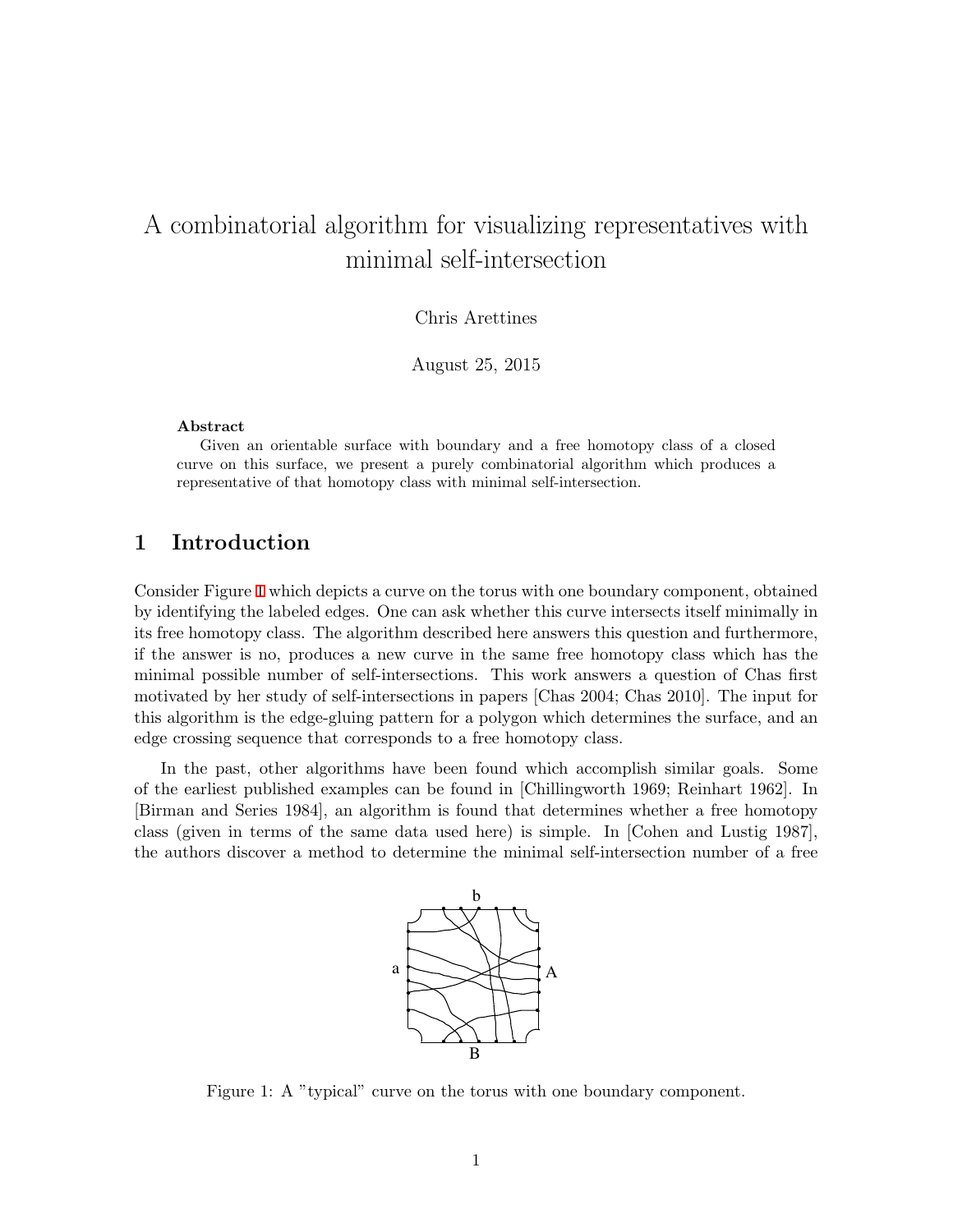homotopy class, again with the same data. The algorithm described in this paper finds the self-intersection number via a different method. In addition, it provides a geometric picture of what a minimal curve in the free homotopy class looks like. Other methods such as the flow described in [Hass and Scott 1994] produce minimally intersecting curves, but they have the disadvantage of relying on geometric data which we do not need here. It is a theorem of Hass and Scott, found in [Hass and Scott 1985], that in order to determine if a curve constructed in our manner has the minimal number of self-intersections, one must check for "proper bigons", which are defined in Section [2.](#page-1-0) The algorithm described here works by converting the problem of finding and removing bigons into a purely combinatorial problem. If a proper bigon is found, then there are combinatorial procedures which mimic the homotopy that removes the bigon. We can then iterate this process until there are no more proper bigons, which by the main theorem in [Hass and Scott 1985] tells us that our curve must have the minimal number of self-intersections.

This paper is structured as follows: In Section [2](#page-1-0) we go through some preliminary concepts. In Section [3,](#page-3-0) we describe the combinatorial procedures which, given the input described in Section [2](#page-1-0) , are used to:

- 1. Construct a curve
- 2. Find bigons, if any
- 3. Detect if a bigon is proper
- 4. Remove a proper bigon from the curve

The logical flow of the algorithm is summarized in Section [4](#page-13-0) and an example is worked out in full in Section [5.](#page-14-0) A few remarks: This algorithm runs in polynomial time, where the "units" are comparisons and permutations. The size of the input is the length of the curve in the fundamental group word metric. Thus, it is extremely fast to run on a computer. Secondly, the methods used here are sufficient to find a minimally intersecting configuration for a collection of two or more free homotopy classes, and only need to be slightly modified.

An earlier draft of this paper was the author's undergraduate thesis at Stony Brook, under the guidance of Moira Chas. The author is extremely thankful to her for the many insightful discussions, and for suggesting this interesting subject matter. The author would also like to thank Tony Phillips and Dennis Sullivan for their helpful comments. The author would finally like to thank the anonymous referee for their valuable corrections and suggestions.

## <span id="page-1-0"></span>**2 Basics**

We begin with a brief discussion of the basics and terminology used in this paper. Given a set of symbols  $S = \{s_1, s_2, \ldots, s_n, S_1, S_2, \ldots, S_n\}$ , we define a *surface word* to be a cyclic sequence of these 2n symbols where each symbol in *S* appears exactly once. Given a surface word  $w_1w_2...w_{2n}$  with each  $w_i \in S$ , we associate to it a surface with boundary. Beginning with a polygon having 4n edges, we label the edges in a clockwise fashion as follows: Choose one edge and label it  $w_1$ , leave the second edge unlabeled, label the third  $w_2$ , the fourth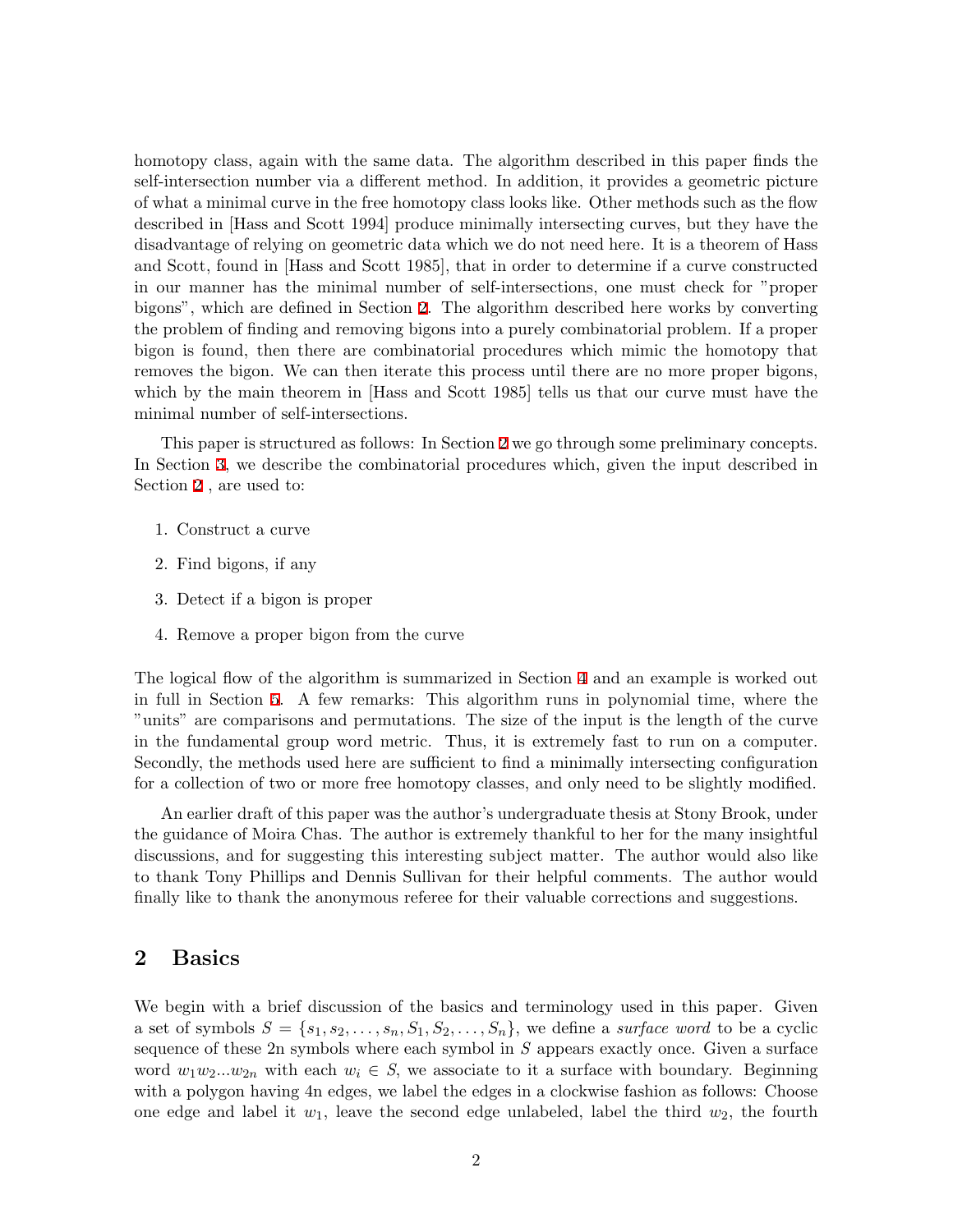

<span id="page-2-0"></span>Figure 2: The surface word *abAB* and the associated polygon. The unlabeled edges are curved to emphasize that they are part of the boundary.

unlabeled, and so on. This polygon, along with the labeling, will be called a *fundamental polygon*. To obtain a surface, we identify the edge labeled  $s_i$  with the edge labeled  $S_i$  in such a way as to preserve orientability. This identification gives rise to an orientable surface with boundary. In Figure [2,](#page-2-0) we consider the set of symbols  $\{a, b, A, B\}$  with *a* identified with *A*, *b* identified with *B*. We will use this convention throughout the rest of this paper. The surface word *abAB* then represents the torus with one boundary component.

After being given a surface word in some alphabet  $\{s_1, s_2, \ldots, s_n, S_1, S_2, \ldots, S_n\}$ , the fundamental group for the associated surface is a free group generated by  $\{s_1, s_2, \ldots, s_n\}$ . The inverses of these generators are  $S_1, S_2, \ldots, S_n$ . Given a word in the group  $w_1w_2...w_n$ , where each  $w_i$  is a generator, we can consider the word  $w_{\sigma(1)}w_{\sigma(2)}...w_{\sigma(n)}$ , where  $\sigma$  is a cyclic permutation. This collection of words forms an equivalence class called a *cyclic word*. A cyclic word is said to be *reduced* if no element and its inverse are adjacent for all cyclic permutations of the word. Each free homotopy class is given by a unique reduced cyclic word.

A *representative* is a choice of a particular map from the circle  $S^1$  to our surface M.

**Definition 2.1.** A representative given by a map  $f : S^1 \to M$  is said to contain a *monogon* if there is a closed subarcs  $A$  of  $S^1$  such that the endpoints of  $A$  are mapped to the same point on M and so that *f|A* determines a null-homotopic loop.  $\Box$ 

**Definition 2.2.** A representative given by a map  $f: S^1 \to M$  is said to contain a *bigon* if two conditions hold: (1) there exists two closed subarcs  $A_1$  and  $A_2$  of  $S^1$  such that the endpoints of  $A_1$  are mapped to the same points on M as the endpoints of  $A_2$  are; (2) The images of the two arcs bound a topological disk when we choose appropriate lifts to the universal cover of  $M$ . If the arcs  $A_1$  and  $A_2$  are disjoint, we call the bigon *proper*, and call it *improper* otherwise.  $\Box$ 

One would like to have a systematic way of creating representatives with the minimal number of self-intersections possible. This problem has been studied in the past, and in fact there is the following result which seems intuitively obvious but is not trivial to prove:

<span id="page-2-1"></span>**Theorem 2.3.** [*Hass and Scott 1985*] *If a representative F does not have the minimal number of self-intersections, then it must have a monogon or a proper bigon.*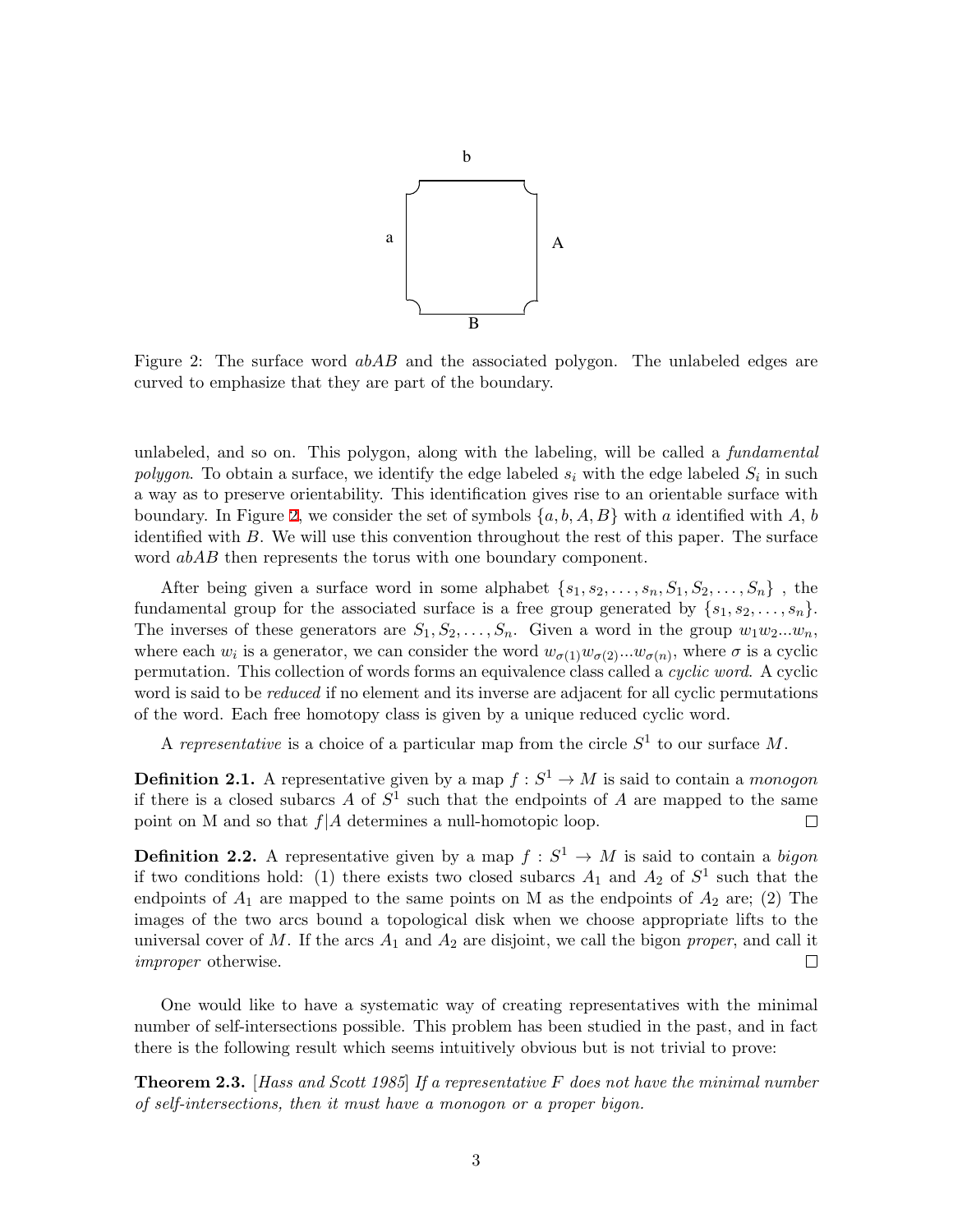Once we have any starting representative, by the above theorem we simply need to look for monogons and proper bigons to homotope away. The algorithm to be described takes this "hands on" approach and translates it into a combinatorial method that a computer can easily perform.

# <span id="page-3-0"></span>**3 The Algorithm**

#### **3.1 Basic Objects**

The input for the algorithm will be a surface word *X* and a reduced cyclic word *W*. Consider these fixed for the present discussion. There is a systematic way of constructing a representative curve from these two pieces of data. From *X*, we build a polygon with the appropriate edge labelings. Next we choose distinct points along the edges of the polygon which our curve will pass through. There is a pair of points (on identified edges of the polygon) for each occurrence in *W* of a letter or its inverse. We then connect Euclidean line segments between the various chosen points according to the linear ordering given by *W*, ensuring that we end up with a single connected curve after the edge identifications are made. We call such a representative of the free homotopy class a *segmented representative*. To summarize:

**Definition 3.1.** A *segmented representative* corresponding to a reduced cyclic word *W* is a union of oriented Euclidean line segments passing through the interior of the fundamental polygon whose edge-crossing sequence corresponds to *W*, and whose endpoints are distinct and lie on the boundary of the polygon.  $\Box$ 

A segmented representative may or may not have triple points depending on the precise geometric positioning of the endpoints, but this will not be relevant in the proofs. Before moving on, we note this simple observation that will simplify later arguments:

**Proposition 3.2.** *A segmented representative corresponding to a reduced cyclic word W cannot contain a monogon.*

*Proof.* If an intersection x corresponds to a monogon, then we can find a sequence of directed Euclidean line segments starting and ending at x whose edge-crossing sequence is a trivial word. Since the fundamental group of our surface is a free group, there must be a pair of inverses adjacent to each other in this edge crossing sequence. That means there is a pair of inverses adjacent to each other in some cyclic permutation of *W*, contradicting the fact that *W* was reduced.

We now describe a way of associating to this representative, two combinatorial objects which encode the intersection structure. Consider the first letter in *X*, say it is *a*, and look at the corresponding edge of the fundamental polygon. Label the points along that edge through which the representative passes in a clockwise manner by  $a_1, \ldots, a_k$ , where *k* is the total number of appearances of *a* and *A* in *W*. Since our curve is in general position, each point will be distinct. We must also label the paired points on the *A* edge in clockwise manner by  $A_k, \ldots, A_1$ . This is so that  $a_i$  and  $A_i$  really represent the same point on the surface. Proceed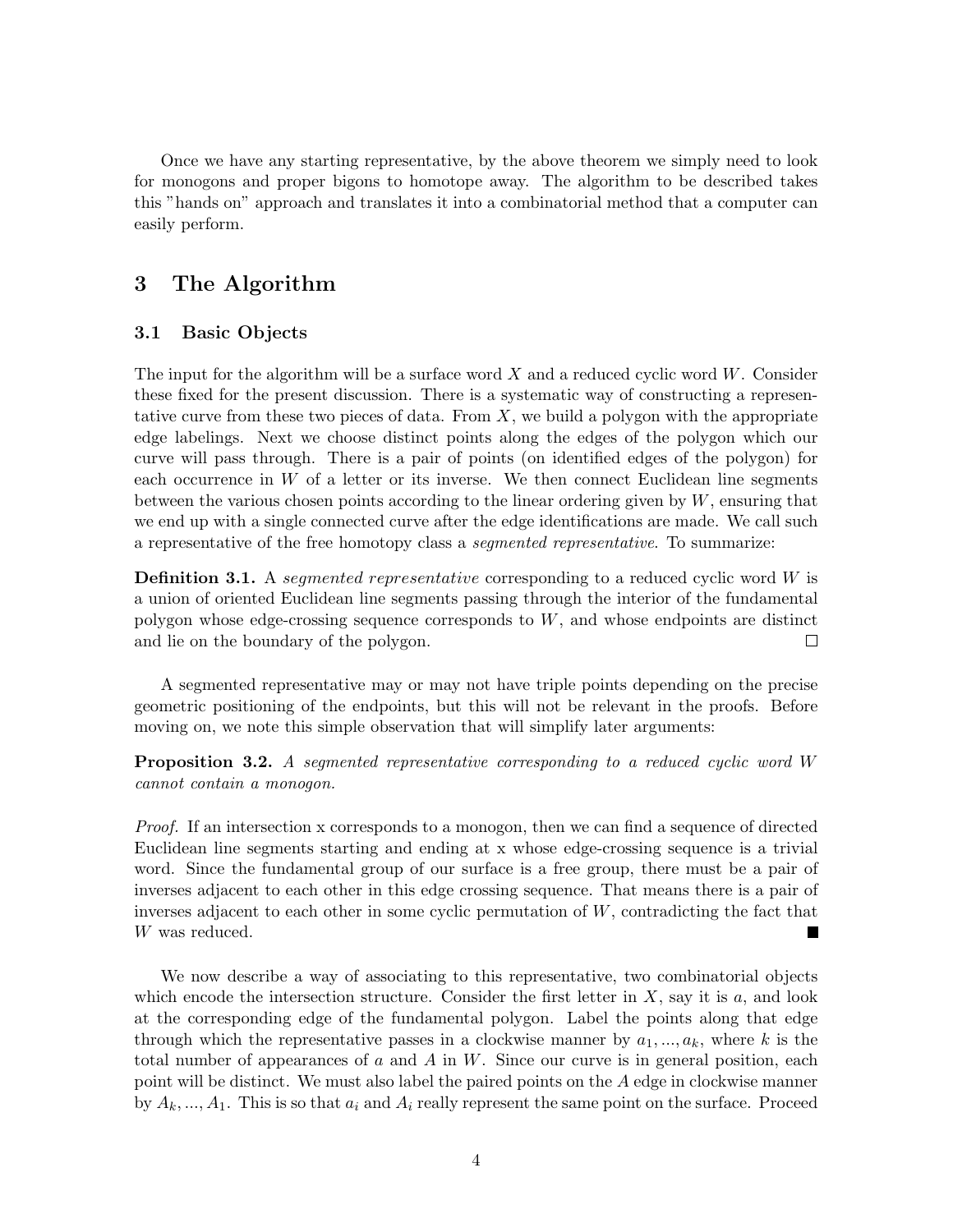

<span id="page-4-0"></span>Figure 3: We start by placing the points in P, then connect them according to C to get a representative.

clockwise around the edges of the polygon until all points where the curve intersects an edge are labeled. This procedure leads to the following notions:

**Definition 3.3.** The cyclic list obtained by reading off the labeled points around the fundamental polygon in clockwise order is called a *point list*, denoted P. The elements in this list will be called *points*.  $\Box$ 

**Definition 3.4.** After choosing a labeling of points, we follow the orientation of the curve and sequence the pairs of points that are connected by line segments in another cyclic list, called a *segment list*, denoted C. We will call the pairs of points in C *word segments*.  $\Box$ 

**Definition 3.5.** Points labeled with the identical letter and index but opposite capitalizations are called *inverses* of each other. Hence  $a_1^{-1} = A_1$ ,  $B_1^{-1} = b_1$  and so on.  $\Box$ 

For example, if  $X = abAB$  and  $W = AAAbb$ , using Figure [3,](#page-4-0) we have:

$$
P = a_1, a_2, a_3, b_1, b_2, A_3, A_2, A_1, B_2, B_1; C = (B_1, A_3)(a_3, A_2)(a_2, A_1)(a_1, b_2)(B_2, b_1)
$$

While P will initially be the same for every representative of AAAbb, C will vary depending on how these points are connected by line segments. The reader may also notice that the information in C is redundant - for example, a pair  $(x, A_i)$  will always be followed by a pair whose first element is  $a_i$ . This excess notation for C turns out to be convenient when describing later concepts. Conversely, just using the point list P, the segment list C and X from above, we may construct a segmented representative. Take the first element in P, say *a*1, and choose a point on the *a* edge of our polygon associated with X to label *a*1. This choice fixes our placement of the point labeled *A*<sup>1</sup> as well. Proceed clockwise around the edges of the polygon, choosing and labeling points in the correct relative positions on the edges on and the correct sides. Lastly, we use C to connect the appropriate points with line segments to complete the representative. Since the precise geometric positioning of the points to connect with segments was arbitrary (only the relative positioning was important), our new representative may not be exactly identical to the original one we started with. However, it will be shown that any two segmented representations constructed from the same P,C and X have the same number of intersections.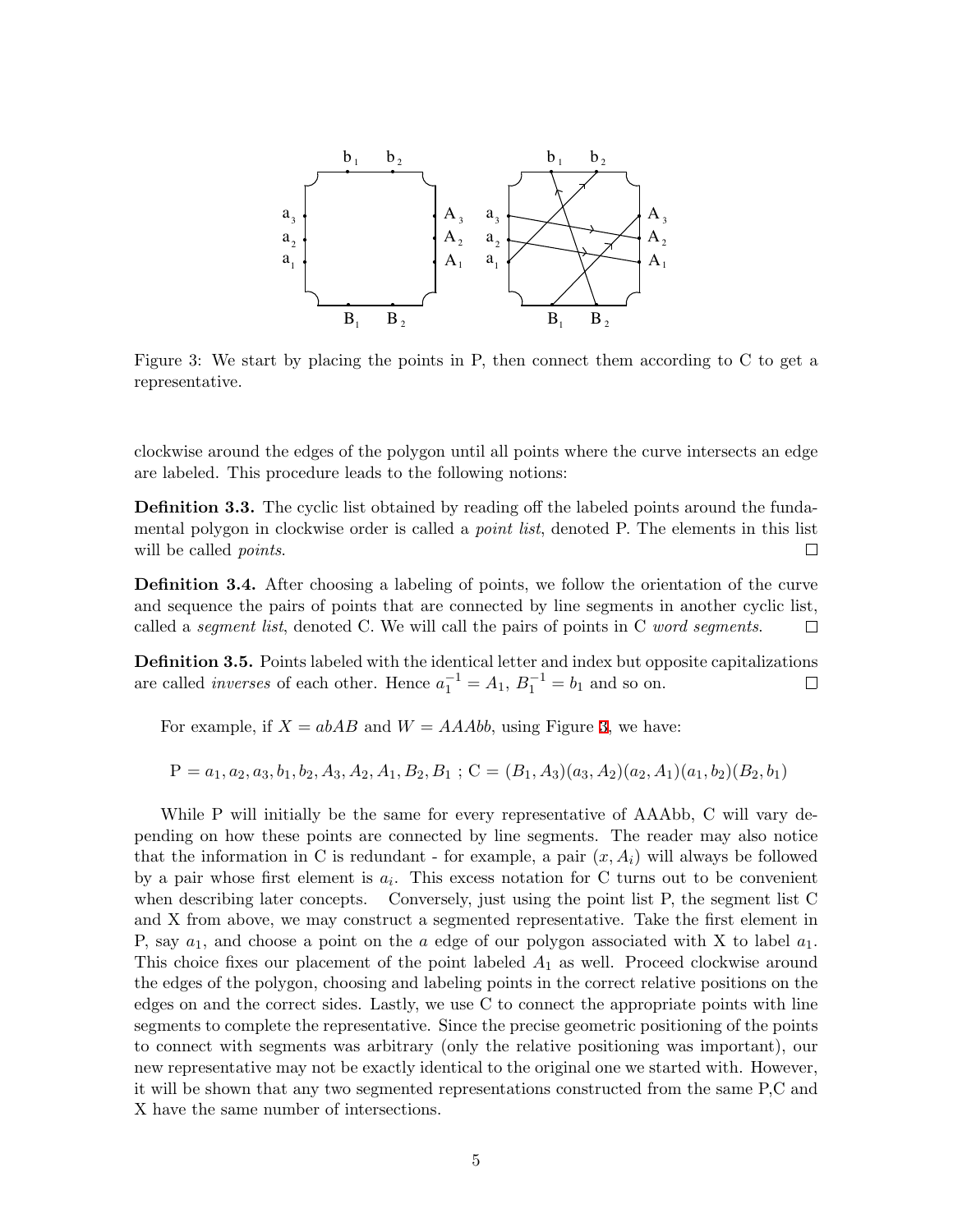#### **3.2 Finding Bigons**

We may use the point list P and segment list C to determine if our representative has any bigons. Let  $C = W_0 W_1 ... W_{(n-1)}$  where each  $W_i = (w_{i_1}, w_{i_2})$  is a word segment. Consider two word segments  $W_i$  and  $W_j$ . The associated line segments in a representative intersect if and only if the pair of points  $w_{i_1}$  and  $w_{i_2}$  separate  $w_{j_1}$  and  $w_{j_2}$  in the cyclic list P (this corresponds to the line segments being transverse to each other).

**Definition 3.6.** Two word segments  $W_i = (w_{i_1}, w_{i_2})$  and  $W_j = (w_{j_1}, w_{j_2})$  form a *combinatorial intersection*, if the pair of points  $w_{i_1}$  and  $w_{i_2}$  separate  $w_{j_1}$  and  $w_{j_2}$  in the cyclic list P. We say the two word segments *intersect*, and denote this combinatorial intersection by  $W_i$ *IW<sub>i</sub>*  $\Box$ 

Immediately, we see that the number of intersections in a segmented representative determined by P and C depends only on P and C, and not on the specific geometric positioning of the points. We summarize this discussion in the following proposition:

**Proposition 3.7.** *Intersections in a representative are in one-to-one correspondence with combinatorial intersections.*

Now, given a combinatorial intersection  $W_i W_j$ , we would like to determine if the corresponding point is a vertex of a bigon. To do this pictorially, we start at the intersection, and trace along pairs of line segments through repeated copies of the fundamental polygon in an attempt to identify the two "legs" of the bigon (see the example at the end of the paper to help clarify things). We try this for each of the four possible pairs of line segments until either the pair of line segments we were tracing intersect again, or the pair of segments don't intersect but split to different edges of the polygon . In the first case, we have found a bigon, while in the second case, we know we may stop tracing in that direction, since in the universal cover, the lifts would lead to different fundamental regions. In the case of surfaces without boundary, these lifts could still possibly meet up again to form a closed loop, but in the present case of surfaces with boundary, there is no possibility of the lifts meeting again. If the tracings split in all four directions with no intersection encountered, we conclude that our initial point of intersection cannot possibly be part of a bigon.

This bigon finding procedure just described can easily be done combinatorially. Starting with the intersection  $W_k I W_l$ , there are four possible pairs of word segments we may consider next. The four possible pairs of word segments we should look at are  $W_{k+1}$  and  $W_{l+1}$ ,  $W_{k+1}$ and  $W_{l-1}, W_{k-1}$  and  $W_{l+1}$ , and finally  $W_{k-1}$  and  $W_{l-1}$  (all indices taken mod *n*). See Figure refCombBigon. To determine if the pair we are looking at intersects, we check the positions of the  $w_{i_j}$ s in  $P$  as described above. To determine if the pair splits to different sides, we also simply need to check the labelings of the appropriate  $w_{i_j}$ s. The ones to be checked should be obvious from Figure [4.](#page-6-0) If the current pair neither intersects nor splits, we must trace further, advancing or decreasing the indices of the word segments in the same manner we used to get to the current pair of word segments (i.e. if we were looking at  $W_{k-1}$  and  $W_{l+1}$  for example, we must next look at  $W_{k-2}$  and  $W_{l+2}$ . Continue checking in the given direction until an intersection is encountered, or no intersection is encountered but the segments split. In the first case, we again have found a bigon. In the second case, we must go back to our original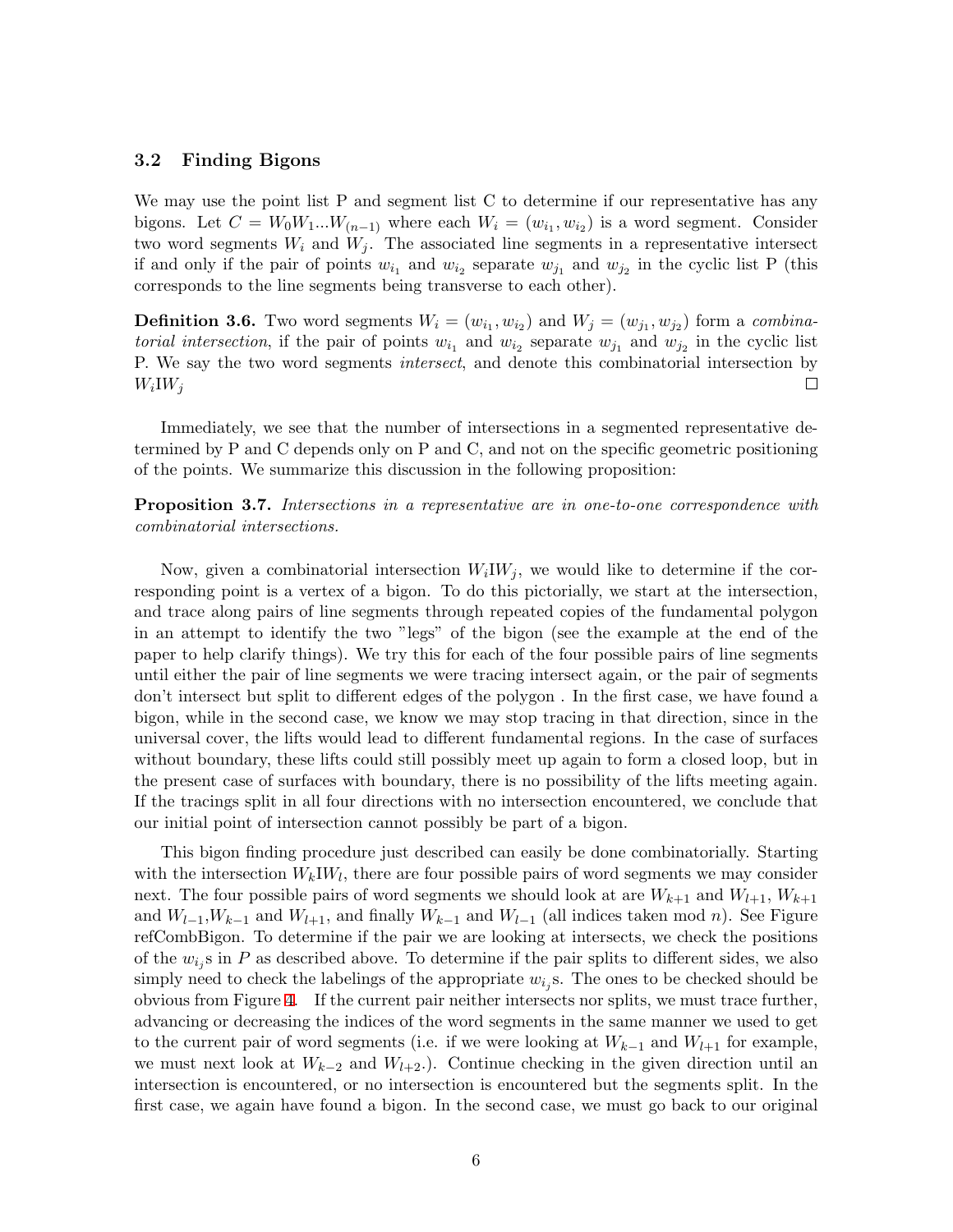

<span id="page-6-0"></span>Figure 4: There are 4 directions to check in, but here, two of them split.

pair of word segments  $W_k$  and  $W_l$  and check in a different direction, until all directions are exhausted. If no direction results in finding another intersection, we conclude that our initial intersection  $W_k I W_l$  cannot be a vertex of a bigon.

Starting with the pair P,C, we check all pairs of word segments for potential vertices of bigons until the list of pairs is exhausted or a vertex is found. If no intersections are found then clearly our representative is minimal. If an intersection is found, the procedure described above determines whether the vertex is part of a bigon or not. If it is not, we continue checking the remaining pairs of word segments. If the procedure finds a bigon, the method above gives us two sequences of word segments that were checked, starting with the two segments determining the first intersection and ending with the two word segments determining the second intersection. There are four "orientations" associated with this pair of sequences, depending on if we moved in the forwards orientation for both  $W_k$  and  $W_l$  (this corresponds to the next pair of word segments being  $W_{k+1}, W_{l+1}$ , forwards for the first and reverse for the second (i.e. the next pair of word segments are  $W_{k+1}, W_{l-1}$ ) and so on. These are denoted  $(+, +)$ ,  $(+, -), (-, +)$ , and  $(-, -)$ . Note, however, that any pair of sequences with orientation  $(-, -)$  starting with  $W_k$  and  $W_l$  can be written as a pair of sequences with orientation  $(+, +)$  and ending with  $W_k$  and  $W_l$ . Similarly, a pair of sequences with orientation (*−,* +) may be considered to be of the form (+*, −*) simply by switching the order of the two sequences. Thus, any pair of sequences determining a bigon essentially has orientation  $(+, +)$ or (+*, −*). This discussion leads to the following natural definition:

**Definition 3.8.** A *combinatorial bigon* with orientation (+,+) is a pair of sequences of consecutive word segments in C  $W_i$ ,  $W_{i+1}, ..., W_k$  and  $W_j$ ,  $W_{j+1}, ...$  $W_l$  of equal size L, called the *length* of the bigon, so that:

- 1.  $W_{i+n}I W_{i+n} \iff n=0 \text{ or } n=L-1$
- 2.  $w_{(i+n)_2} = w_{(j+n)_2} \,\forall n \text{ such that } 0 < n < L 1$

We will abbreviate these two sequences of word segments as *Wi...k, Wl...j*

 $\Box$ 

These conditions capture the intuitive idea of a pair of line segments intersecting, then fellow traveling without crossing for some time, and finally intersecting again. A similar definition can be given for combinatorial bigons with orientation (+*, −*), with the indices adjusted to deal with the opposite orientation of the 2nd curve. We summarize this discussion with the following: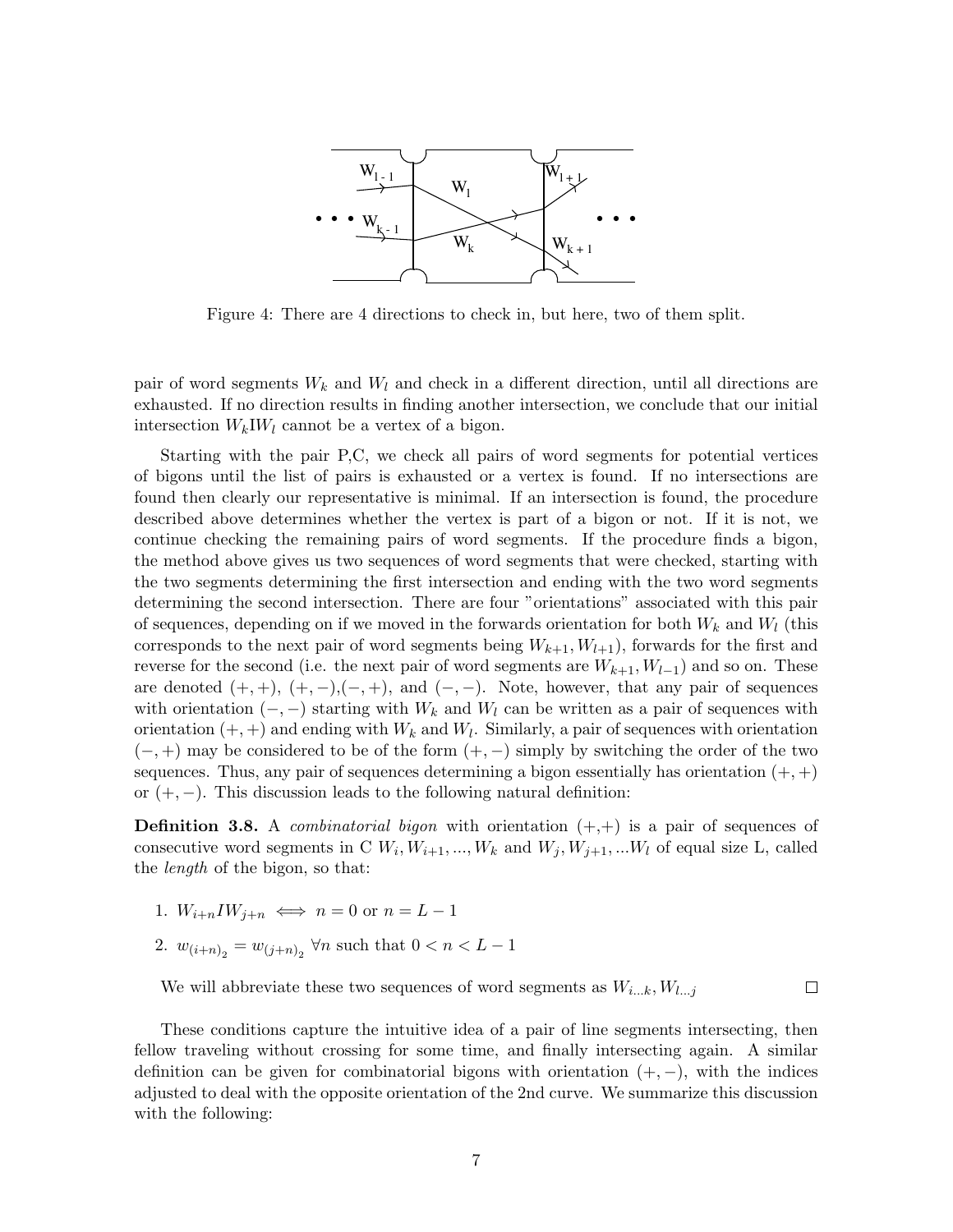<span id="page-7-1"></span>**Proposition 3.9.** *Bigons in a segmented representative are in one-to-one correspondence with combinatorial bigons*

**Corollary 3.10.** *If a segmented representative has no combinatorial bigons, then it has the minimal number of self-intersections.*

#### **3.3 Removing Bigons**

Once we have a bigon, we would like to remove it as illustrated in Figure [5](#page-8-0). The homotopy which removes the bigon of the representative induces a permutation on the elements in P. It is easy to see what the permutations are if we break the homotopy into separate steps as in Figure [5](#page-8-0). Conversely, certain permutations of points in P correspond to a homotopy in our actual representative. Given a combinatorial bigon  $W_{k...i}$ ,  $W_{l...j}$ , we look at the pairs of word segments  $W_k, W_l$ , followed by  $W_{k+1}, W_{l\pm 1}$ , followed by  $W_{k+2}, W_{l\pm 2}, \ldots, W_i, W_j$  (with the sign of  $\pm$  depending on whether orientation is  $(+, +)$  or  $(+, -)$ ) and within each pair of word segments, choose the appropriate points to permute.

Which points to permute clearly depends on which orientation our combinatorial bigon has:

For  $m \in \{1, 2, ..., L - 1\}$  where *L* is the length of the bigon.

- 1.  $(+, +)$ : switch  $w_{(k+m)_2}$  with  $w_{(l+m)_2}$  and  $w_{(k+m)_1}$  with  $w_{(l+m)_1}$
- 2. (+, −): switch  $w_{(k+m)_2}$  with  $w_{(l+m)_1}$  and  $w_{(k+m)_1}$  with  $w_{(l+m)_2}$

This does not remove self-intersections in all cases. There are certain conditions on the combinatorial bigon  $W_{k...i}$ ,  $W_{l...i}$  that determine whether the above permutations remove intersections or not. If no  $W_{k+m}$  equals any  $W_{l+m'}$ ,  $m, m' \in \{1, 2, ..., L-1\}$  (i.e., the two combinatorial legs contain no word segments in common), then we have the following important theorem:

<span id="page-7-0"></span>**Theorem 3.11.** If the two combinatorial legs of a bigon  $W_{k...i}$ ,  $W_{l...j}$  contain no word seg*ments in common, then the permutation procedure removes the initial pair of intersections of the bigon and creates no additional intersections*

*Proof.* We first note that each pair of intermediate segments  $W_{k+1}W_{l+1},..., (W_{i-1}W_{j+1})$  becomes crossed, and then uncrossed as the permutations run their course, and in the end all of the intermediate word segments will be swapped (see Figure [5](#page-8-0)). This clearly contributes no additional intersections. Since the word segments in the combinatorial bigon are distinct, the permutations of the terminal pairs of points do not affect one another, so that  $W_k$  no longer intersects  $W_l$ , and likewise  $W_i$  no longer intersects  $W_j$ .

The only thing left to be checked is that no new intersections are formed during this process. To see this, consider Figure [6](#page-9-0) where  $(a, b)$  and  $(c, d)$  represent the terminal segments of the bigon  $W_k$  and  $W_l$ . We assume our bigon has orientation  $(+, +)$  since the argument is nearly identical for the (+*, −*) case. This means that the final permutation to remove the bigon will swap the locations of the points labeled *b* and *d*.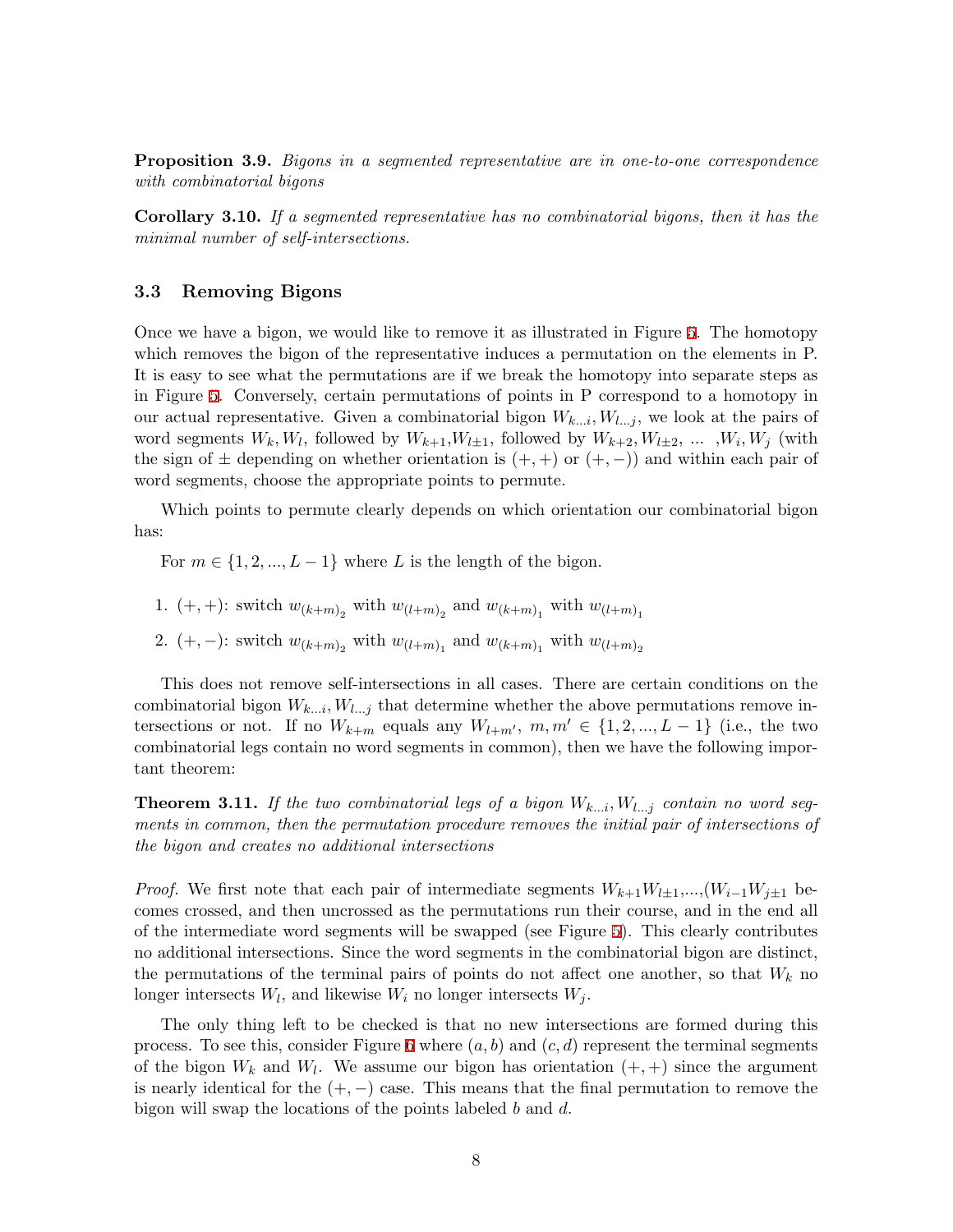

<span id="page-8-0"></span>Figure 5: Geometrically, we are homotoping the bigon away. Combinatorially, we are switching the locations of the black and white points in P.

Now suppose that there is another segment  $(x, y)$  which is fixed by the permutatation swapping *b* and *d*, which intersects  $(a, b)$  after permuting the appropriate points, but not before.

Since  $(x, y)$  did not intersect  $(a, b)$  before permuting *b* and *d*, the points *a* and *b* do not separate x from y along the boundary of the fundamental polygon. Since  $(x, y)$  intersects  $(a, b)$  after permuting *b* and *d*, the segment  $(c, d)$  must have intersected  $(x, y)$  to begin with. At once we see that after permuting *b* with *d*,  $(x, y)$  no longer intersects  $(c, d)$ . Thus, for every intersection involving  $(a, b)$  that we create, we remove an intersection with  $(c, d)$ . We arrive at a symmetric statement for intersections involving  $(c, d)$  and other word segments. <sup>A</sup> nearly identical argument works using the segments *<sup>W</sup><sup>i</sup>* and *<sup>W</sup><sup>j</sup>* , and so to avoid repetition we leave it to the curious. Combining the facts we have collected, we arrive at the desired result.

If one or more word segments are shared, then the permutations just described may or may not reduce the number of intersections. For instance, consider the situation depicted in Figure [7](#page-9-1). The indicated combinatorial legs share <sup>a</sup> word segment, and upon permuting the points as described above, we do not actually remove any intersections. We call such combinatorial bigons *non-removable*. It will later be shown that non-removable combinatorial

×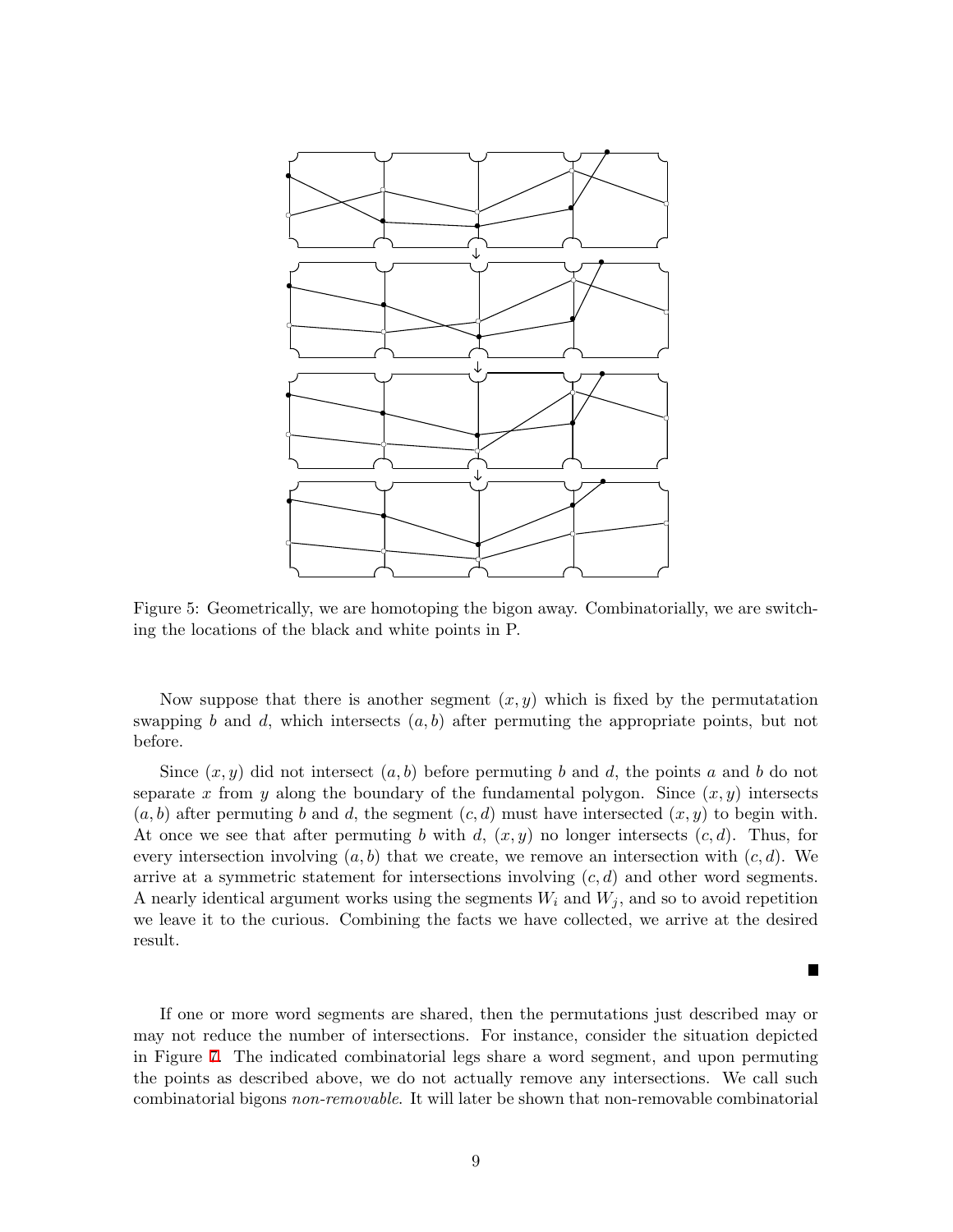

<span id="page-9-0"></span>Figure 6: The net number of intersections decreases. The dotted curves represent the extra edges not involved in this particular collection of word segments.

bigons correspond to improper bigons in the representative. Before proceeding further, we present the following propositions which characterize the combinatorial symmetry that bigons with one or more equal segments in both combinatorial legs must have.



<span id="page-9-1"></span>Figure 7: The surface is abAB, and the reduced word is bbAAAA. Switching the indicated points does not reduce the number of intersections.

**Proposition 3.12.** *Let*  $W_{k...i}$ *,*  $W_{l...j}$  *be a combinatorial bigon.* 

- 1. If the combinatorial bigon has exactly 1 word segment shared by both combinatorial legs, *then it must be the case that*  $W_k = W_j$  *or*  $W_i = W_l$
- 2. If there are exactly 2 word segments shared by both combinatorial legs, then they must either be the first two segments of one combinatorial leg and the last two of the other, *or the first and last of both.*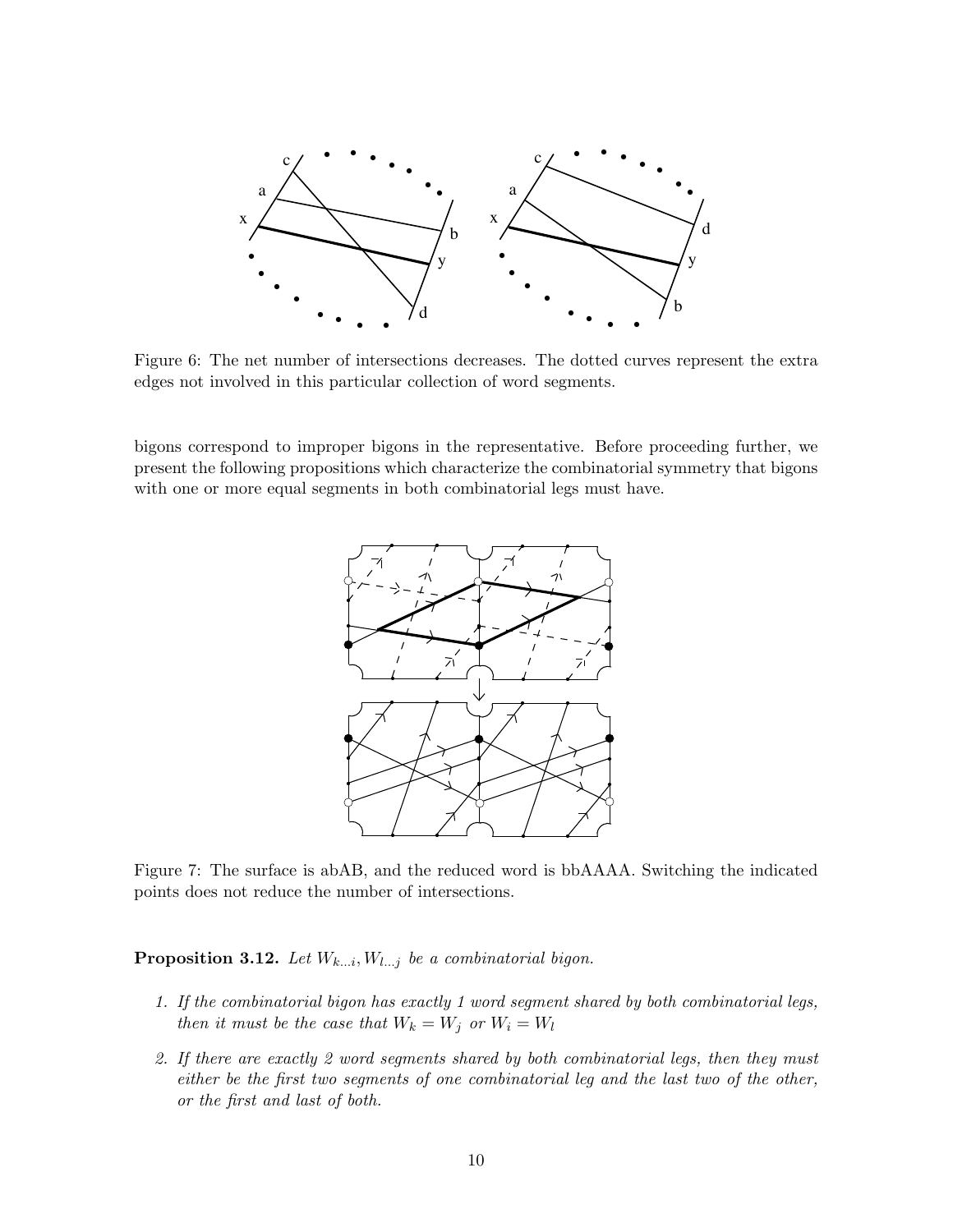#### *3. If there are more than 2 word segments shared by both combinatorial legs, then at least the first two word segments of one leg must be equal to the last two of the other leg.*

*Proof.* Let  $f : S \to M$  be any choice of a segmented representative based on the point list P and segment list C that we have fixed for the moment. The preimages of the points where our representative crosses the edges of the polygon (i.e. the preimages of the points  $w_{k_1}, w_{k_2}, w_{l_1}, w_{l_2}$ , etc.) partition the circle into N arcs, where N is the length of the reduced cyclic word used to construct our representative. Each of the combinatorial legs can then be associated to N' of these arcs on the circle, where N' is the combinatorial length of the bigon. Let  $L_1$  and  $L_2$  be the arcs on the circle corresponding to the combinatorial legs. With this picture in mind, let us prove statement 1. Since we are assuming that a word segment is shared between the legs of the bigon, *L*<sup>1</sup> and *L*<sup>2</sup> must intersect. The two arcs cannot be equal since the two legs of a bigon cannot be identical. It also cannot be the case that one arc is properly contained inside the other either, for then the two combinatorial legs could not have the same length. The only possible is that the intersection must occur at the end of the arcs, which is exactly what statement 1 says. For statements 2 and 3 the argument is again very simple, except now there is the possibility the arcs  $L_1$  and  $L_2$  could wrap around and intersect on opposite sides of the circle. However, this situation is covered in the proposition.



<span id="page-10-0"></span>Figure 8: Two possible overlapping configurations. The points on the circle are preimages of the points where the segmented representative crosses an edge of the polygon. The arcs around the circle represent the preimages of the legs of the bigon.

Now we show which types of combinatorial bigons always give rise to improper bigons in any representative, regardless of how the points are spaced on the fundamental polygon. By Theorem [2.3](#page-2-1) we can then simply skip all combinatorial bigons of these types when searching for removable bigons. It happens that only a relatively small number of essential cases remain, and it will be shown that the permutations strictly reduce the number of intersections in these situations. By Theorem [3.11](#page-7-0), non-removable bigons must have at least one word segment shared by both combinatorial legs. Furthermore, any such bigon must have orientation  $(+, +)$ , for otherwise, the segments shared by both are seen to inherit opposite orientations at the same time - clearly impossible.

<span id="page-10-1"></span>**Theorem 3.13.** Let  $W_{k...i}$ ,  $W_{l...j}$  be a combinatorial bigon. If one of the following conditions *holds, then the corresponding bigon in any segmented representative with the same P and C*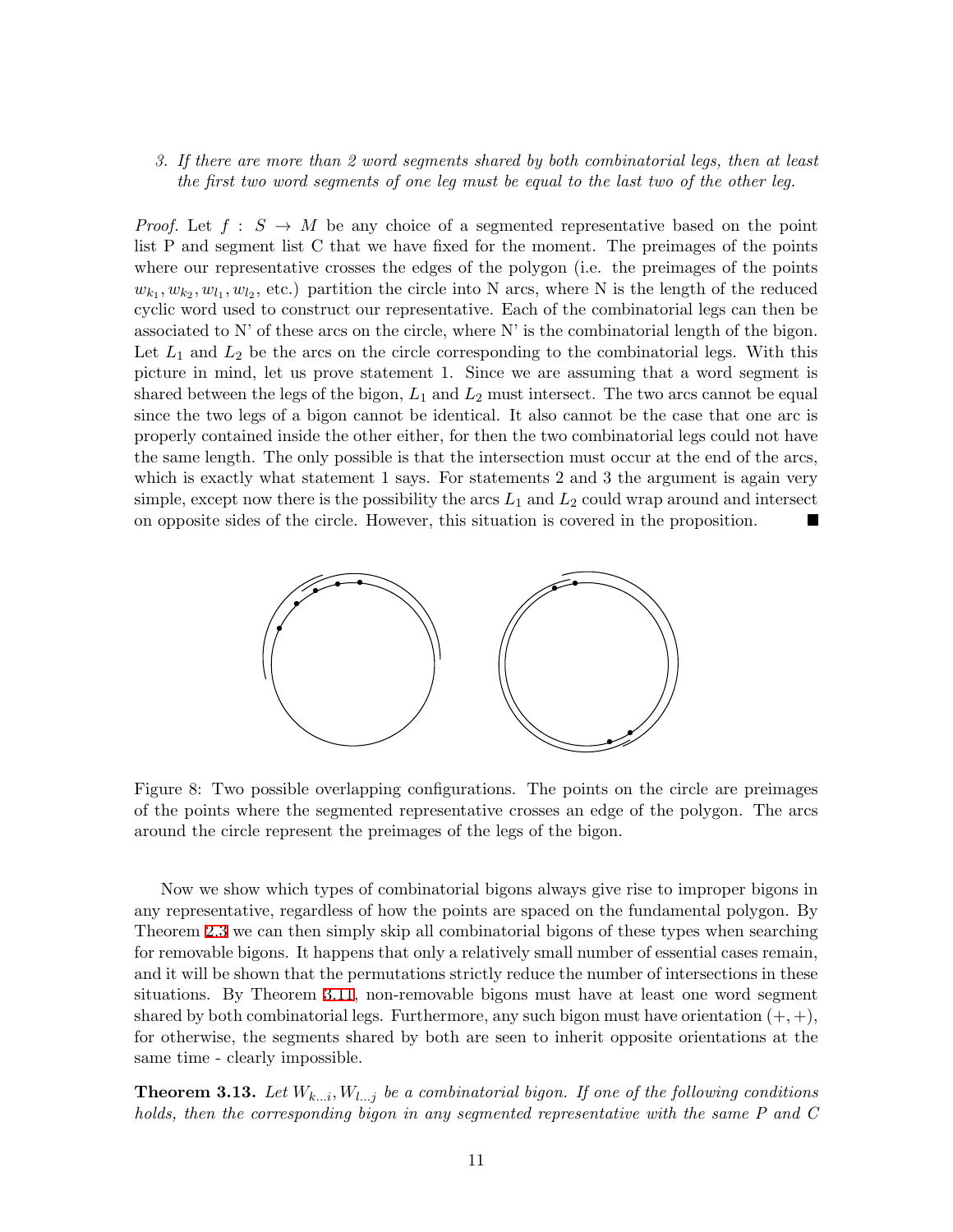#### *is improper:*

- *1. At least two word segments are shared by both combinatorial legs*
- 2. One segment is shared by both combinatorial legs, say  $W_k = W_j$  and  $w_{l_1}$  is between  $w_{i_1}$ and  $w_{k_1}$ , and  $w_{i_2}$  is between  $w_{l_2}$  and  $w_{k_2}$  in  $P$ .

*Proof.* First choose a segmented representative and a fundamental polygon based on on *P* and *C*. Let one leg of the geometric bigon be denoted  $L_1$  and the other  $L_2$ . The preimages of all the points where our representative crosses the edges of the polygon(i.e. the preimages of the points  $w_{k_1}, w_{k_2}, w_{l_1}, w_{l_2}$ , etc.) partition the circle into N arcs, where N is the length of the reduced cyclic word used to construct our representative. Suppose that there are at least two word segments shared by both combinatorial legs. This is equivalent to saying that the intersection  $I = f^{-1}(L_1) \cap f^{-1}(L_2)$  is not entirely contained in a single partitioning arc. The only deformations of our segmented representative allowed are sliding the endpoints of segments along the edges of the fundamental polygon without changing P. Any such homotopy of the line segment positions leaves the combinatorial description of the bigon unchanged. Therefore we still have that *I* is not contained within a single partitioning arc. With our construction, the endpoints of the preimages of *L*<sup>1</sup> and *L*<sup>2</sup> must be contained in the interiors of the dividing arcs - otherwise we would have two line segments emanating from the same point on an edge of the polygon. Since the endpoints of  $f^{-1}(L_1)$  and  $f^{-1}(L_2)$  must be contained in the interiors of dividing arcs, and since *I* is not contained within a single dividing arc, *I* cannot be empty. Figure [8](#page-10-0) shows this situation.

This covers all cases except when exactly two word segments are shared and that they occur at the ends of both combinatorial legs i.e.  $W_k = W_j$  and  $W_i = W_l$ . From this we see that our bigon really only has one vertex, and thus that our bigon must be improper. For the



<span id="page-11-0"></span>Figure 9: A configuration depicting an improper bigon. The dotted curves represent the extra edges not involved in this particular collection of word segments.

2nd condition above, our representative locally looks like Figure [9.](#page-11-0) The only way to remove the overlap is to translate one line segment over another, which clearly changes P. Thus our combinatorial condition guarantees that the bigon will be improper.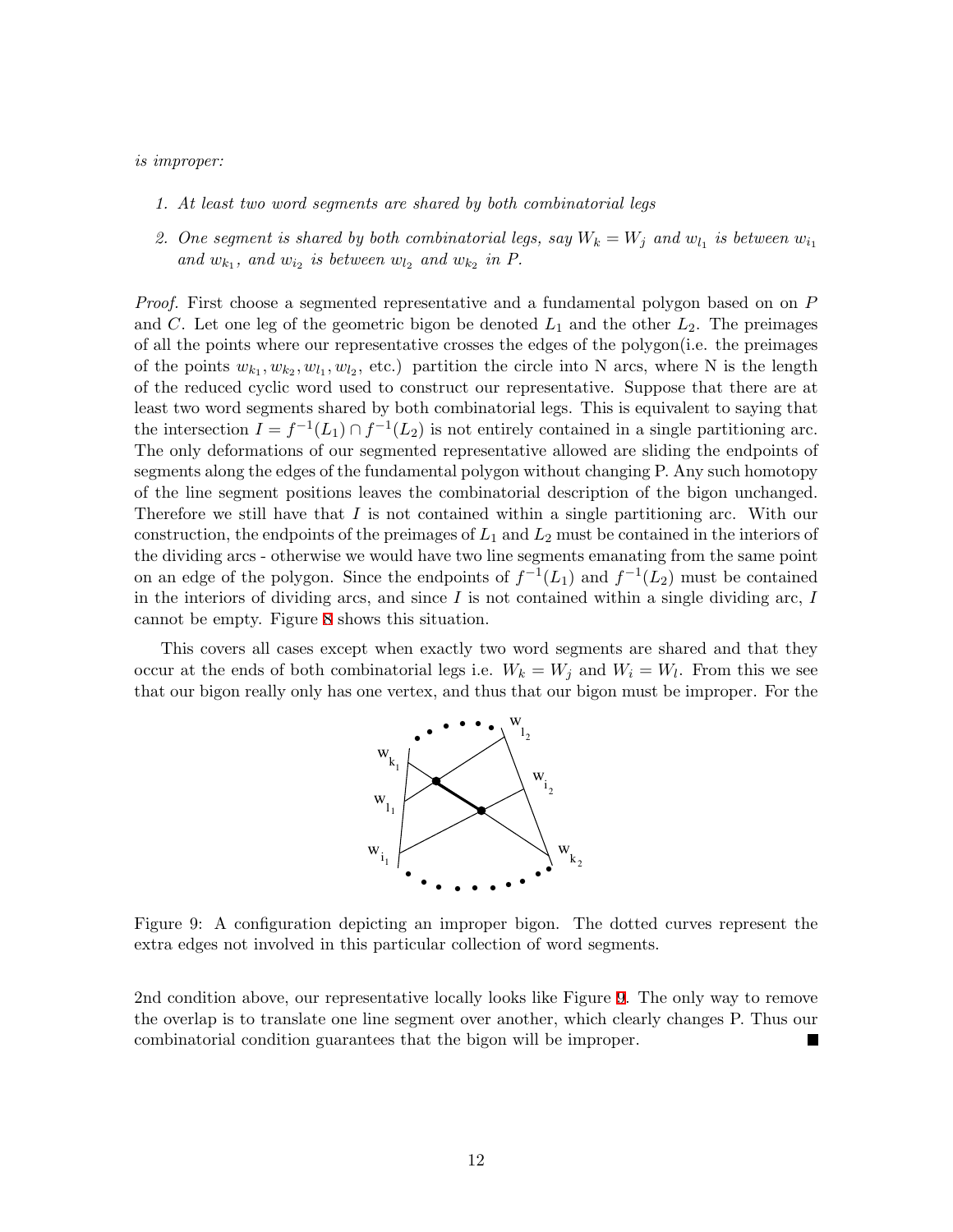<span id="page-12-0"></span>**Theorem 3.14.** Let  $W_{k...i}, W_{l...j}$  be a combinatorial bigon with  $W_k = W_j$ , and no other *segments shared. Then the bigon is removable if the 2nd condition from Theorem [3.13](#page-10-1) is not satisfied.*

*Proof.* As in Theorem [3.11](#page-7-0) we only need to consider the 6 points in the terminal word segments,  $W_k, W_l$ , and  $W_i$ , since the intermediate segments are swapped. We consider all possible relative positions of those 6 points within P that simultaneously realize:

- 1.  $(w_{k_1}, w_{k_2})I(w_{l_1}, w_{l_2})$
- 2.  $(w_{k_1}, w_{k_2})I(w_{i_1}, w_{i_2})$
- 3.  $w_{k_2}$  and  $w_{l_2}$  on the same edge
- 4.  $w_{k_1}$  and  $w_{i_1}$  on the same edge.

These four conditions are necessary in order for our pair of sequences to actually be a combinatorial bigon. There are 12 configurations of points satisfying these conditions, and only 6 that need be considered once symmetry is taken into account. To see this, consider an oriented circle representing the cyclic ordering of P. We imagine placing the initial line segment, say  $(w_{k_1}, w_{k_2})$  which then divides the circle into two arcs. Next, there are two choices for the placement of the line segment  $(w_{l_1}, w_{l_2})$ , corresponding to which arc of the circle we wish to place the point  $w_{l_1}$ . For a given placement of  $(w_{l_1}, w_{l_2})$ , the circle is divided into four arcs. The point  $w_{i_1}$  may be placed on any arc except the one between the points  $w_{k_2}$  and  $w_{l_2}$ (that would imply  $w_{i_1}$  is not on the same edge as  $w_{k_1}$  or that  $w_{k_2}$  and  $w_{l_2}$  are on the same edge, contrary to conditions 3 or 4. Once  $w_{i_1}$  is placed, there are two choices for  $w_{i_2}$  that give  $(w_{k_1}, w_{k_2})I(w_{i_1}, w_{i_2})$ . Counting all combinations, we get  $2 * 3 * 2 = 12$  total, but we can eliminate half of the sequences, since one ordering and its reverse ordering are equivalent for the purpose of determining the effect of the permutations.

Below, the 6 essential orderings and total number of intersections they determine are given, along with their ordering and intersections after the permutations are performed:

- 1.  $w_{k_1}$ - $w_{i_1}$ - $w_{l_2}$ - $w_{k_2}$ - $w_{i_2}$ - $w_{l_1}$  3  $w_{i_1}$ - $w_{k_1}$ - $w_{k_2}$ - $w_{l_2}$ - $w_{i_2}$ - $w_{l_1}$  1
- 2.  $w_{k_1}$ - $w_{i_1}$ - $w_{l_2}$ - $w_{k_2}$ - $w_{l_1}$ - $w_{i_2}$  2  $w_{i_1}$ - $w_{k_1}$ - $w_{k_2}$ - $w_{l_2}$ - $w_{l_1}$ - $w_{i_2}$  0
- 3.  $w_{k_1}$ - $w_{l_2}$ - $w_{i_2}$ - $w_{k_2}$ - $w_{l_1}$ - $w_{i_1}$  3  $w_{i_1}$ - $w_{k_2}$ - $w_{i_2}$ - $w_{l_2}$ - $w_{l_1}$ - $w_{k_1}$  1
- 4.  $w_{k_1}$ - $w_{i_2}$ - $w_{l_2}$ - $w_{k_2}$ - $w_{l_1}$ - $w_{i_1}$  2  $w_{i_1}$ - $w_{i_2}$ - $w_{k_2}$ - $w_{l_2}$ - $w_{l_1}$ - $w_{k_1}$  0
- 5.  $w_{k_1}$ - $w_{i_2}$ - $w_{l_2}$ - $w_{k_2}$ - $w_{i_1}$ - $w_{l_1}$  3  $w_{i_1}$ - $w_{i_2}$ - $w_{k_2}$ - $w_{l_2}$ - $w_{k_1}$ - $w_{l_1}$  1
- 6.  $w_{k_1}$ - $w_{l_2}$ - $w_{i_2}$ - $w_{k_2}$ - $w_{i_1}$ - $w_{l_1}$  2  $w_{i_1}$ - $w_{k_2}$ - $w_{i_2}$ - $w_{l_2}$ - $w_{k_1}$ - $w_{l_1}$  2

Case 6 satisfies the second condition in Theorem [3.13](#page-10-1) and so determines an improper bigon, so it is not surprising that the permutations do not reduce intersections. The only thing that remains to be proven is that for each of the 5 "good" cases, no additional intersections are produced. To make things easier to keep track of, let us relabel the word segments as follows: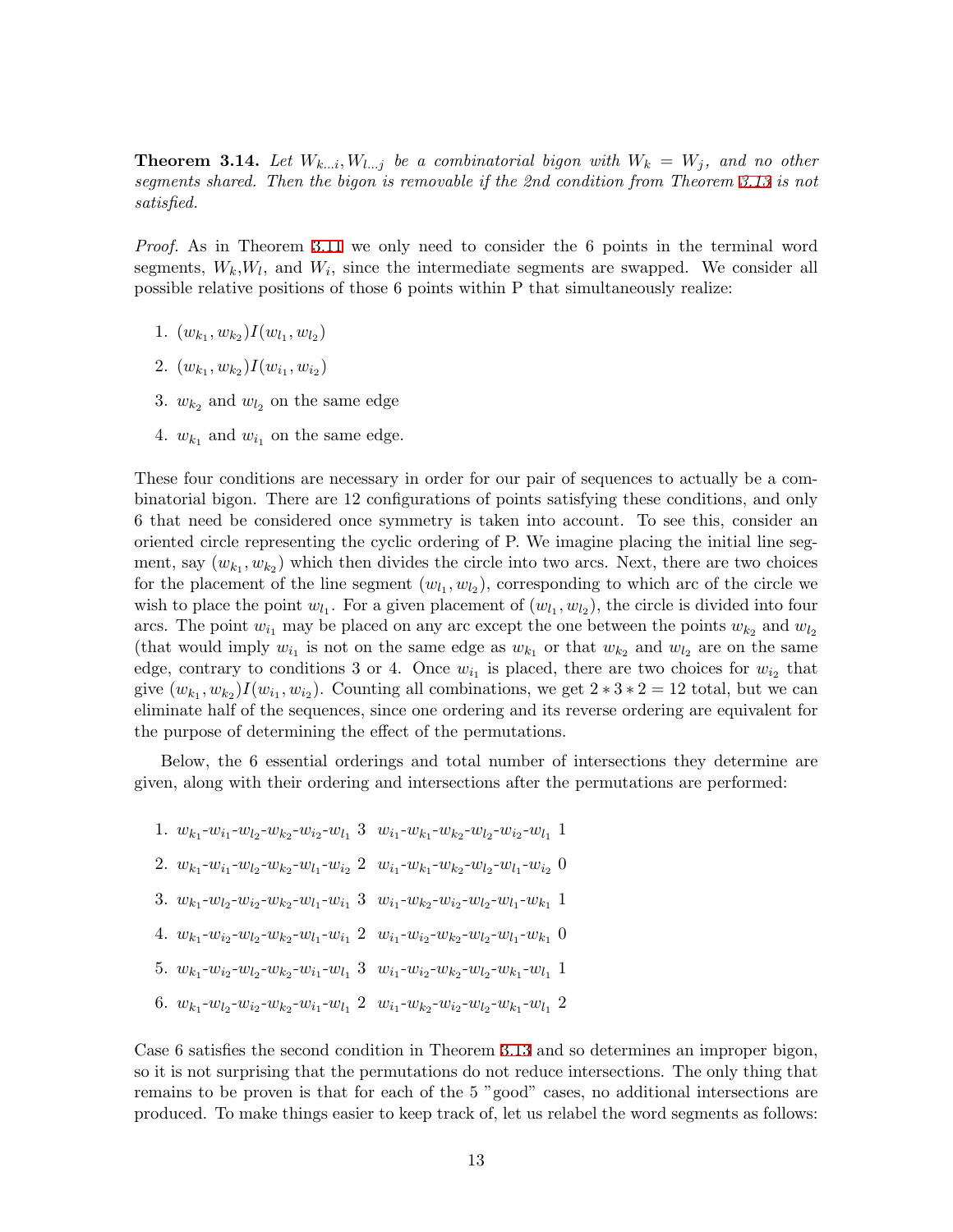$W_k = (a, b)$ ,  $W_l = (c, d)$ , and  $W_i = (e, f)$ . We'll prove the theorem for the first case above by following a line of reasoning similar to that in Theorem [3.11](#page-7-0). Careful consideration of Figure [10](#page-13-1) yields the proof, but we give some of the details here.

Suppose a word segment  $(x, y) \neq (a, b)$ *,*  $(c, d)$  nor  $(e, f)$ *,* does not intersect  $(a, b)$  initially, but does after permuting. Then  $(x, y)$  must have intersected one of  $(e, f)$  or  $(c, d)$  beforehand. To see this, note that one of the points x or y must lie in the "top" arc between e and d, while the other point must have been either between a and e, or d and b. However, after the permutations, it cannot intersect either of them, as seen from the figure and the argument in the previous sentence. Now suppose  $(x, y)$  intersects  $(c, d)$  after permuting but not before. Since the point c is unchanged by a permutation, we see that  $(x, y)$  must have intersected both (*a, b*) and (*e, f*) before the permutations. But after the permutations, (*x, y*) could not possibly intersect  $(a, b)$ , since then  $(x, y)$  would have intersected  $(c, d)$  to begin with. Finally, suppose  $(x, y)$  intersects  $(e, f)$  after the permutations but not before. The point f is fixed by the permutations, and we see that  $(x, y)$  must have intersected both  $(a, b)$  and  $(c, d)$  before the permutations. By the exact same reasoning as in the previous situation,  $(x, y)$  can no longer intersect (*a, b*) after the permutations.

In every situation, if an intersection is introduced, there is a corresponding intersection that is removed. Thus there is no net gain of intersections between  $(x, y)$  and the word segments  $(a, b)$ *,*  $(c, d)$  and  $(e, f)$ . Since the word segment  $(x, y)$  was arbitrary, we proved the theorem for case 1. The proofs for the other 4 "good" cases are nearly identical, so we leave them to the curious.

## <span id="page-13-0"></span>**4 Summary**

Once given a surface word and a reduced word, we construct the point list P and segment list C in whatever appropriate manner we prefer. Then we examine P and C to determine if there are any combinatorial bigons. If there are none, then by Proposition [3.9](#page-7-1) and Theorem [2.3](#page-2-1) our current representative is minimal, and we are done. If we find a bigon which satisfies one of the conditions Theorem [3.13](#page-10-1), then we skip over it and search for more bigons. If every bigon is of one of the types described in Theorem [3.13](#page-10-1) then again we are done, by the earlier



<span id="page-13-1"></span>Figure 10: The new configuration after permuting the appropriate points. The dotted curves represent the irrelevant edges of the fundamental polygon.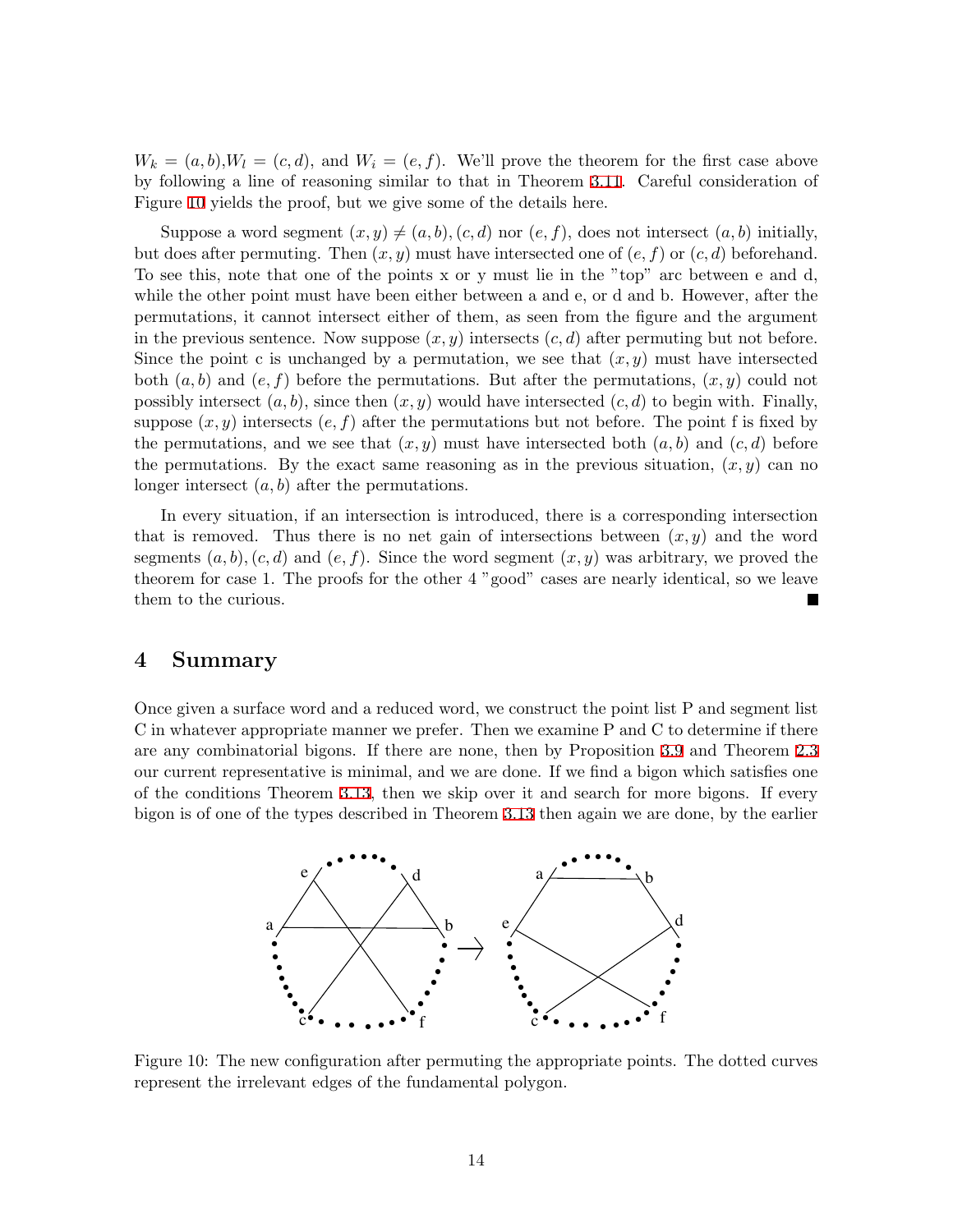propositions and Theorem [2.3.](#page-2-1) Finally, if we find a bigon not of the types in Theorem [3.13,](#page-10-1) then by Theorem [3.14](#page-12-0) we know we may apply the permutations and reduce the total number of intersections encoded in P and C. This process must terminate so we eventually end up with a modified point list P, which along with our original segment list C, encodes a minimal segmented representative.

## <span id="page-14-0"></span>**5 Example**

We will now show how this algorithm works for the surface word **abAB** and the reduced cyclic word **bbAAA**, the same surface and curve as in Figure [3](#page-4-0). Recall that in Figure 3, we have chosen  $P = a_1, a_2, a_3, b_1, b_2, A_3, A_2, A_1, B_2, B_1$  and  $C = (B_1, A_3)(a_3, A_2)(a_2, A_1)(a_1, b_2)(B_2, b_1)$ as our initial representative. We now check through pairs of word segments until we find a pair that intersect. Upon inspection, we see that  $(a_3, A_2)I(B_2, b_1)$ . The next step is to see if this vertex can possibly be part of a bigon. There can be no bigon starting at this vertex with a  $(+, +)$  orientation, since the segments spit to the A and b sides. Likewise for the other 3 orientations. We conclude that this particular intersection cannot be a vertex of a bigon and move on until we find another pair of segments that intersect. Suppose the next pair of segments we find to intersect are  $(B_2, b_1)$  and  $(a_1, b_2)$ . For this particular intersection, we see that it may be a vertex of a bigon with a  $(+, +)$  orientation, since the points  $b_1$  and  $b_2$  are on the same edge. The next pair of segments we compare are  $(B_1, A_3)$  and  $(B_2, b_1)$ , which also intersect. Thus we have a combinatorial bigon  $\{(B_2, b_1)(B_1, A_3); (a_1, b_2), (B_2, b_1)\}\.$  Since  $(B_2, b_1)$  is shared by both sequences, we must use Theorem [3.14](#page-12-0) to check if we can remove this bigon to reduce the number of self-intersections. We see that this particular bigon is of type (5) from the proof of Theorem [6](#page-9-0) in reverse, and so we may proceed. We need to switch  $b_1$  with  $b_2$  and  $B_1$  with  $B_2$ , as shown in Figure [11](#page-14-1).



<span id="page-14-1"></span>Figure 11: Sequence of permutations removing all of the bigons.

Now, we have  $P = a_1, a_2, a_3, b_2, b_1, A_3, A_2, A_1, B_1, B_2$ , while C remains the same. We must again compare pairs of segments until we find an intersection. We see that  $(a_1, b_2)I(a_2, A_1)$ , so we check to see if this intersection can be <sup>a</sup> vertex of <sup>a</sup> bigon. <sup>A</sup> (*<sup>−</sup>, <sup>−</sup>*) orientation is ruled out, since  $b_2$  and  $A_1$  are on different edges, but we see that we may check for a  $(+, +)$  orientation.